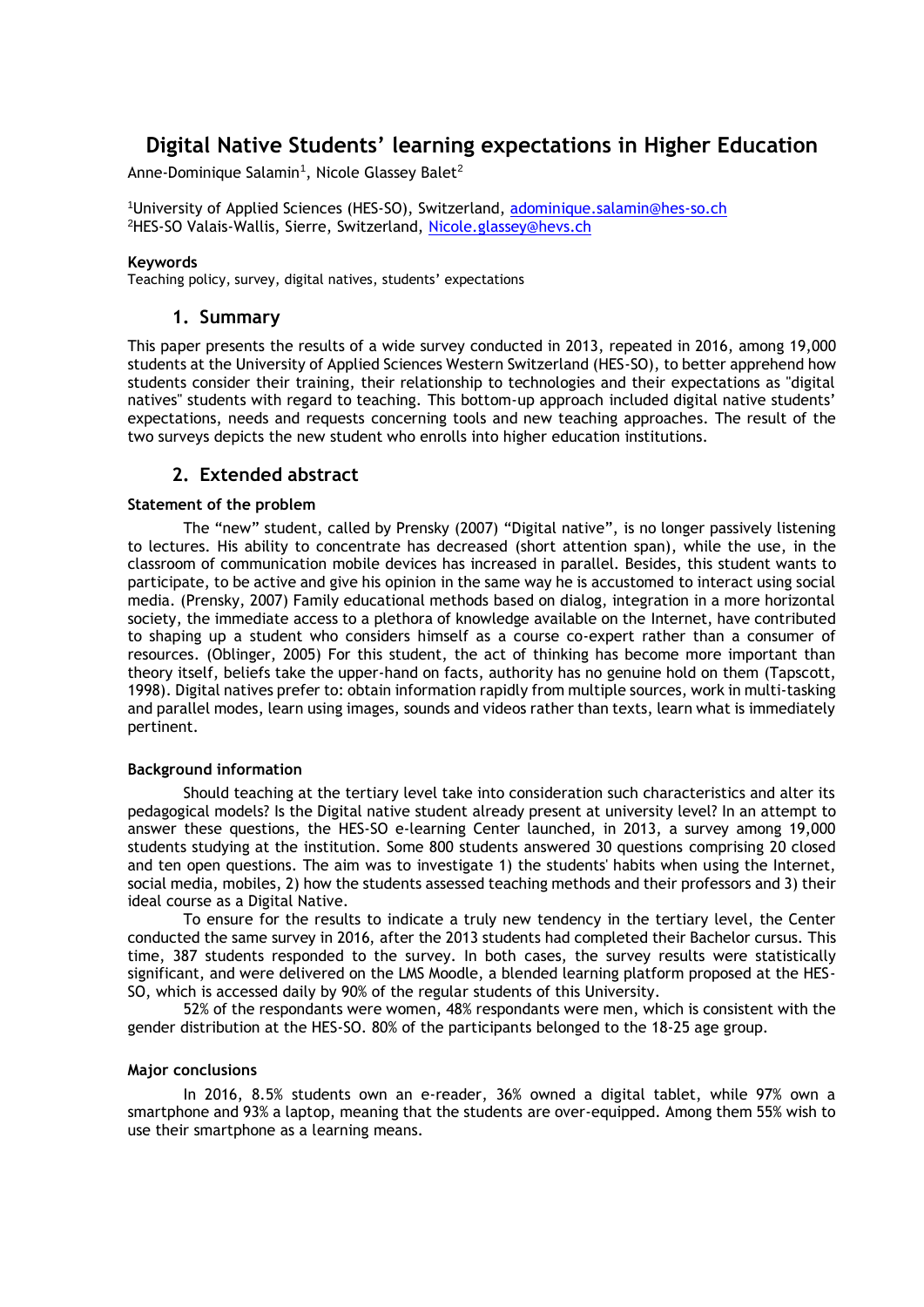93% of the students access the Internet during their courses, 43% because they enjoy performing several tasks concurrently, 37% to check on the data delivered by the professor, 44% because they are bored (multiple choice). It is interesting to note that more than one third of the students cross-check the "authority" data with sources found on the Internet.

89% of the students use their smartphone during the courses, among them 70% check their messages, while 83% chat on instant messaging applications such as Whatsapp. 87% of the students are active on social media, Facebook placed in the first position among the social media used, closely followed by Instagram.

Considering educational resources, 72% of the students appreciate detailed graphs and explanatory videos, 60% prefer to attend courses in the form of workshops and 48% mention the video as the learning resource ranking first in their preference.

70% consider the courses interesting, while only 19% consider them modern, among other items.

To the survey item "according to you, what is the best means for learning" (multiple choice), the students vote in detailed graphs and explanatory videos (71%), notetaking (57%) with a significant drop 9% drop in 2016, compared with 2013. 51% select "listen to the professor", while 50% claim to prefer reading over summaries and 47% to learn by explaining to their classmates.

Various pedagogical models were proposed to the students. Lectures followed by individual exercices remain the model preferred by a majority of participants (52%), in competition with courses in the form of workshops (48%).

The preferred learning devices are videos (50%), quizzes (49%) and simulations (48%). Mobile applications rank  $5<sup>th</sup>$  out of 9 positions in total.

The students were asked about their view of an ideal course. 63% of the survey participants provided very detailed propositions. The answers were sorted by keywords. In 2016, the word Mooc became the most mentioned keyword. The next five positions are held by the course concepts which are traditional, practical, interactive , in the form of videos. The use of the term flipped-class increases significantly in 2016, whereas the term professor decreases.

Remarks were made by many students, among which three accounts are selected: "The best course is the course where theory is explained briefly and clearly, in a modern way by the professor, followed by practical situational exercices involving the students". "A course with little time spent on theory to have more time for exercices, and with the professor available if needed." "A little theory, group workshops, lots of videos, images, games to make the course more entertaining than a course based on Powerpoint which must be listened to passively."

These three statements summarize how Digital natives see the university. The professor's role becomes more a guidance role, while the interactive educational resources, the use of the video, the practical applications and interactions with the peers, constitute the main items of a new pedagogy at the university.

In 2019, the HES-SO is designing a digital education model, offering in particular training modules (moocs) for professors, following the university education policy about the digitalization of tertiary institutions. The purpose of these modules is to increase professors' numerical skills to adapt teaching to the demands of new students. The results of this survey thus provided interesting inputs, allowing to integrate the point of view of the student into the educational policy of the institution.

### **3. REFERENCES**

Anglin, G. J. (1995). *Instructional technology : past, present, and future*. C. L. in Englewood, Éd., second Ed.

Oblinger, D., Oblinger, J. L.&Lippincott, J. K. (2005). *Educating the Net Generation*. Brockport Bookshelf. 272. http://digitalcommons.brockport.edu/bookshelf/272

Prensky, M. (2007). *From Digital Game-Based Learning* . Ed. McGraw-Hill .

Tapscott, D. (1998). *Growing Up Digital. The Rise of the Net Generation*. New York: McGraw Hill. xii +338. ISSN 0-07-063361-4